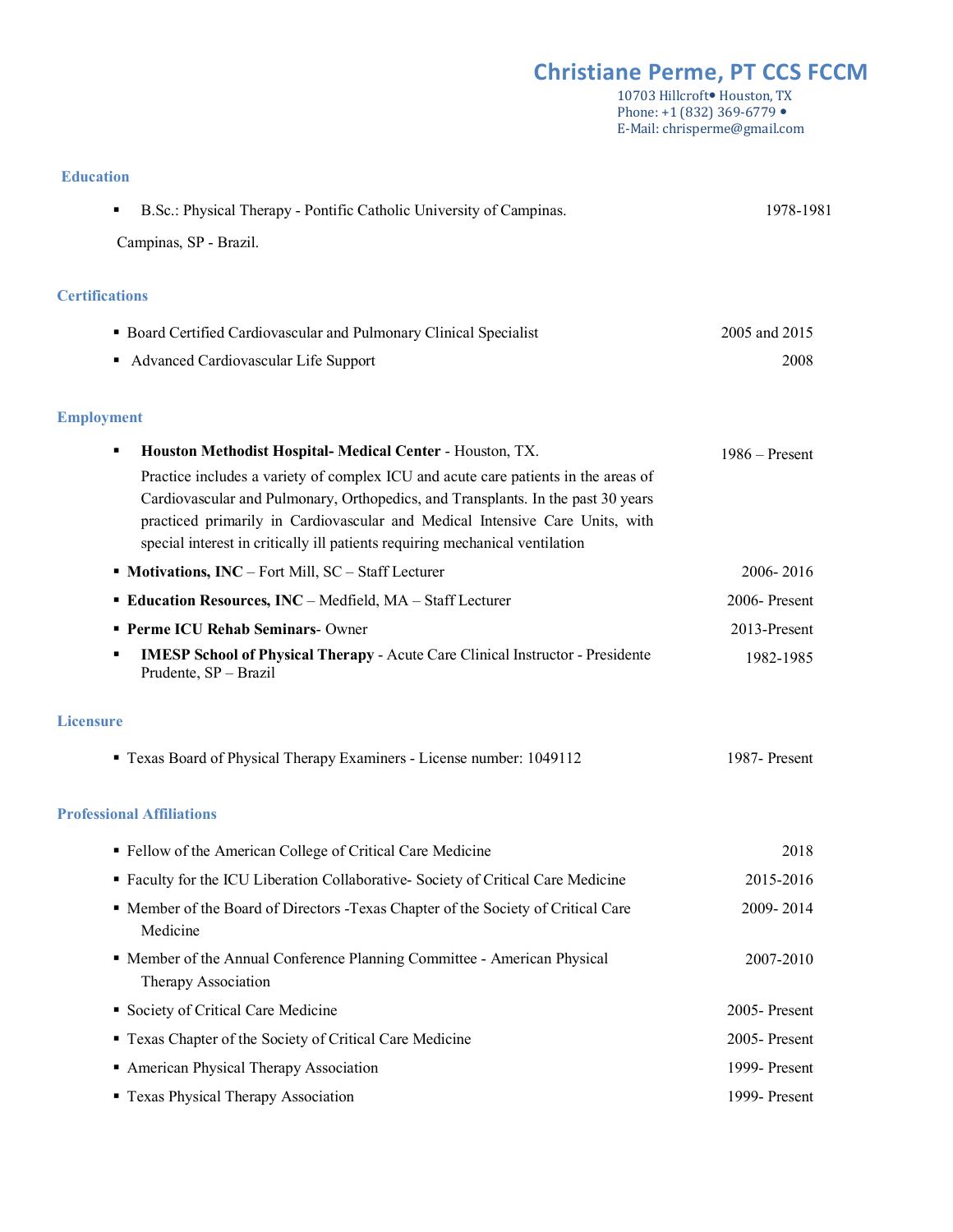## **Christiane Perme, PT CCS FCCM** Page 2

#### **Grants**

| • The Methodist Hospital Research Institute – Houston, TX. Research Project:          | 2011 |
|---------------------------------------------------------------------------------------|------|
| "Reliability and Validity of Perme ICU Mobility Score".                               |      |
| • The Methodist Hospital Research Institute – Houston, TX. Research Project: "Safety" | 2009 |
| and Efficacy of Mobilizing Patients in ICU Who Have Femoral Catheters".               |      |
|                                                                                       |      |

#### **Awards**

| <b>Presidential Citation - Society of Critical Care Medicine</b>                                                                | 2018 |
|---------------------------------------------------------------------------------------------------------------------------------|------|
| <b>• Professional Development Award - Society of Critical Care Medicine Texas</b><br>Chapter                                    | 2017 |
| <b>Excellence in Service: Clinical Practice</b> -Society of Critical Care Medicine Texas<br>Chapter                             | 2015 |
| <b>Acute Care Section Lecture Award - Acute Care Section of the American Physical</b><br>Therapy Association                    | 2015 |
| <b>• Mentoring Award - Cardiovascular and Pulmonary Section of the American</b><br><b>Physical Therapy Association</b>          | 2015 |
| <b>Excellence in Clinical Practice</b> - Texas Physical Therapy Association Southeastern<br>District                            | 2012 |
| " Mary Sinnott Award for Clinical Excellence in Acute Care - Acute Care Section<br>of the American Physical Therapy Association | 2010 |

### **Language**

§ Fluent in written and spoken: English, Portuguese, and Spanish

## **Peer Reviewed Publications**

|                | Pun BT, Balas MC, Barnes-Daly MA, Thompson JL, Aldrich JM, Barr J, Byrum       | 2018 |
|----------------|--------------------------------------------------------------------------------|------|
|                | D, Carson SS, Devlin JW, Engel HJ, Esbrook CL, Hargett KD, Harmon L,           |      |
|                | Hielsberg C, Jackson JC, Kelly TL, Kumar V, Millner L, Morse A, Perme CS, Posa |      |
|                | PJ, Puntillo KA, Schweickert WD, Stollings JL, Tan A, D'Agostino McGowan L,    |      |
|                | Ely EW. Caring for Critically Ill Patients with the ABCDEF Bundle: Results     |      |
|                | of the ICU Liberation Collaborative in Over 15,000 Adults. Crit Care Med.      |      |
|                | 2018 Oct 18.                                                                   |      |
| ٠              | Nydahl P, Wilkens S, Glase S, Mohr LM, Richter P, Klarmann S, Perme CS,        | 2017 |
|                | Nawa RK (2017): The German translation of the Perme Intensive Care Unit        |      |
|                | Mobility Score and inter-rater reliability between physiotherapists and        |      |
|                | nurses. European Journal of Physiotherapy, Pages 1-7. Published online: 24 Nov |      |
|                | 2017. DOI: 10.1080/21679169.2017.1401660.                                      |      |
| $\blacksquare$ | Perme C. 2015 Acute Care Lecture Award: Solidifying the Future of the          | 2015 |
|                | Physical Therapy Profession in ICU: The Time Is Now! Journal of Acute Care     |      |
|                | Physical Therapy. August 2015. Vol. 6 - Issue 2: p 37–44.                      |      |
| $\blacksquare$ | Perme C et al. The Development of a new tool to assess mobility status in      | 2014 |
|                | critically ill patients: The Perme Intensive Care Unit Mobility Score. Houston |      |
|                | Methodist DeBakey Cardiovascular Journal (MDCVJ) 2014. Issue 10, number 1,     |      |
|                | pages $41 - 49$ .                                                              |      |
|                |                                                                                |      |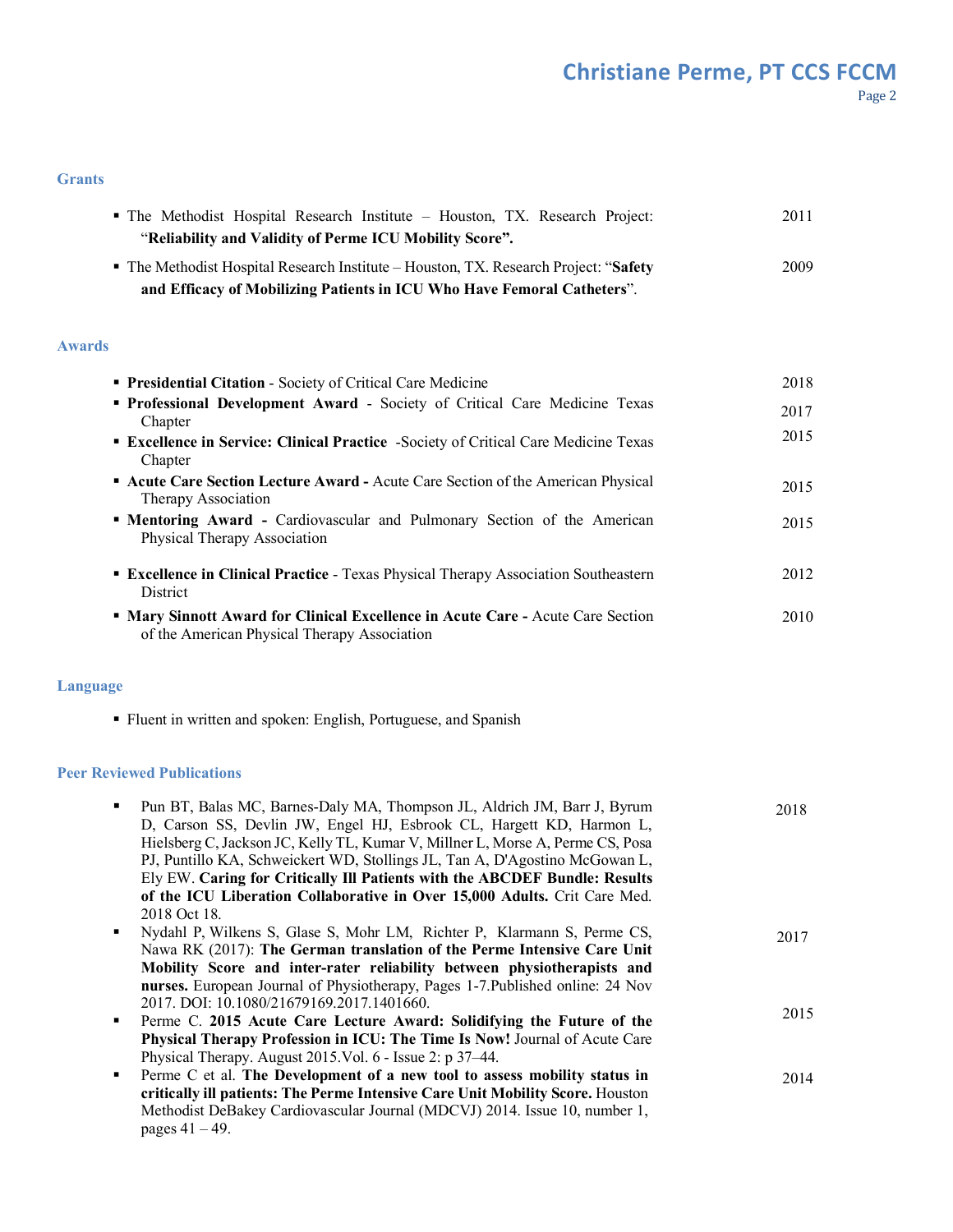| Elliott D et al. Exploring the Scope of Post-Intensive Care Syndrome Therapy<br>٠<br>and Care: Engagement of Non-Critical Care Providers and Survivors in a<br>Second Stakeholders Meeting. Crit Care Med. 2014.                                                 | 2014 |
|------------------------------------------------------------------------------------------------------------------------------------------------------------------------------------------------------------------------------------------------------------------|------|
| Nawa RK, Lettvin C, Winkelman C, Evora PR, Perme C. Initial interrater<br>٠<br>reliability for a novel measure of patient mobility in a cardiovascular intensive<br>care unit. J Crit Care. 2014 Jun; 29(3):475. Epub 2014 Jan 31.                               | 2014 |
| Perme C, Nalty, Winkelman C, Nawa RK, Masud F. Safety and Efficacy of<br>٠<br>Mobility Interventions in Patients with Femoral Catheters in the ICU: A<br>Prospective Observational Study. Cardiopulmonary Physical Therapy Journal.<br>2013, Vol 24, No 2:12-17. | 2013 |
| " Needham DM et al. Improving long-term outcomes after discharge from<br>intensive care unit: Report from a stakeholders' conference. Crit Care Med<br>2012 Vol. 40, 2.                                                                                          | 2012 |
| • Perme C et al. Early Mobility and Walking for Patients with Femoral Arteria<br>Catheters in Intensive Care Unit: a Case Series. J. Acute Care Phys Ther; spring<br>2011, Vol 2, Number 1:30-34.                                                                | 2011 |
| " Masud F, Zainab A, Ratnani I, Perme C, Vykoukal D. Updates on critical care<br>management of cardiovascular patients. Methodist DeBakey Cardiovascular<br>Journal 2011. Vol 7, Number 4, 28-32.                                                                | 2011 |
| Perme C, Chandrasekhar R. Early Mobility and Walking Program for Patients in<br>the Intensive Care Unit: Creating a Standard of Care. Am J Crit Care. 2009<br>May; 18(3): 212-221.                                                                               | 2009 |
| Perme C, Chandrasekhar R. Managing the patient on Mechanical Ventilation in<br>ICU: Early Mobility and Walking Program. Acute Care Perspectives. Spring<br>2008, Vol 17, Number 1, 10-15.                                                                        | 2008 |
| Perme C et al. Early Mobilization of LVAD Recipients Who Require Prolonged<br>Mechanical Ventilation. Texas Heart Institute Journal 2006; 33: 130-3.                                                                                                             | 2006 |
| <b>Other Publications</b>                                                                                                                                                                                                                                        |      |
| • Dean E, Perme C. Monitoring systems in the intensive care unit. In Frownfelter<br>D, Dean E. (Eds.) Cardiovascular and Pulmonary Physical Therapy: Evidence and<br>Practice (5th Ed.) Elsevier: PA.                                                            | 2012 |
| • Dean E, Perme C. Comprehensive management of individuals in the intensive<br>care unit. In Frownfelter D, Dean E. (Eds.) Cardiovascular and Pulmonary<br>Physical Therapy: Evidence and Practice (5th Ed.) Elsevier: PA.                                       | 2012 |
| • Dean E, Perme C. Intensive care unit management of individuals with primary<br>cardiopulmonary dysfunction. In Frownfelter D, Dean E. Cardiovascular and<br>Pulmonary Physical Therapy: Evidence and Practice (5th Ed.) Elsevier: PA.                          | 2012 |
| Dean E, Perme C. Intensive care unit management of individuals with<br>٠<br>secondary cardiopulmonary dysfunction. In Frownfelter D, Dean E. (Eds.)<br>Cardiovascular and Pulmonary Physical Therapy: Evidence and Practice (5th Ed.)<br>Elsevier: A.            | 2012 |
| • Dean E, Perme C. Complications, adult respiratory distress syndrome, shock,<br>sepsis and multi-organ system failure. In Frownfelter D, Dean E. (Eds.)<br>Cardiovascular and Pulmonary Physical Therapy: Evidence and Practice (5th Ed.)<br>Elsevier: PA.      | 2012 |
| " Chandrasekhar R, Perme C. Monitoring and Life Support Equipment. In:<br>Hillegass E. Essentials of Cardiopulmonary Physical Therapy.(3rd Ed)Elsevier                                                                                                           | 2012 |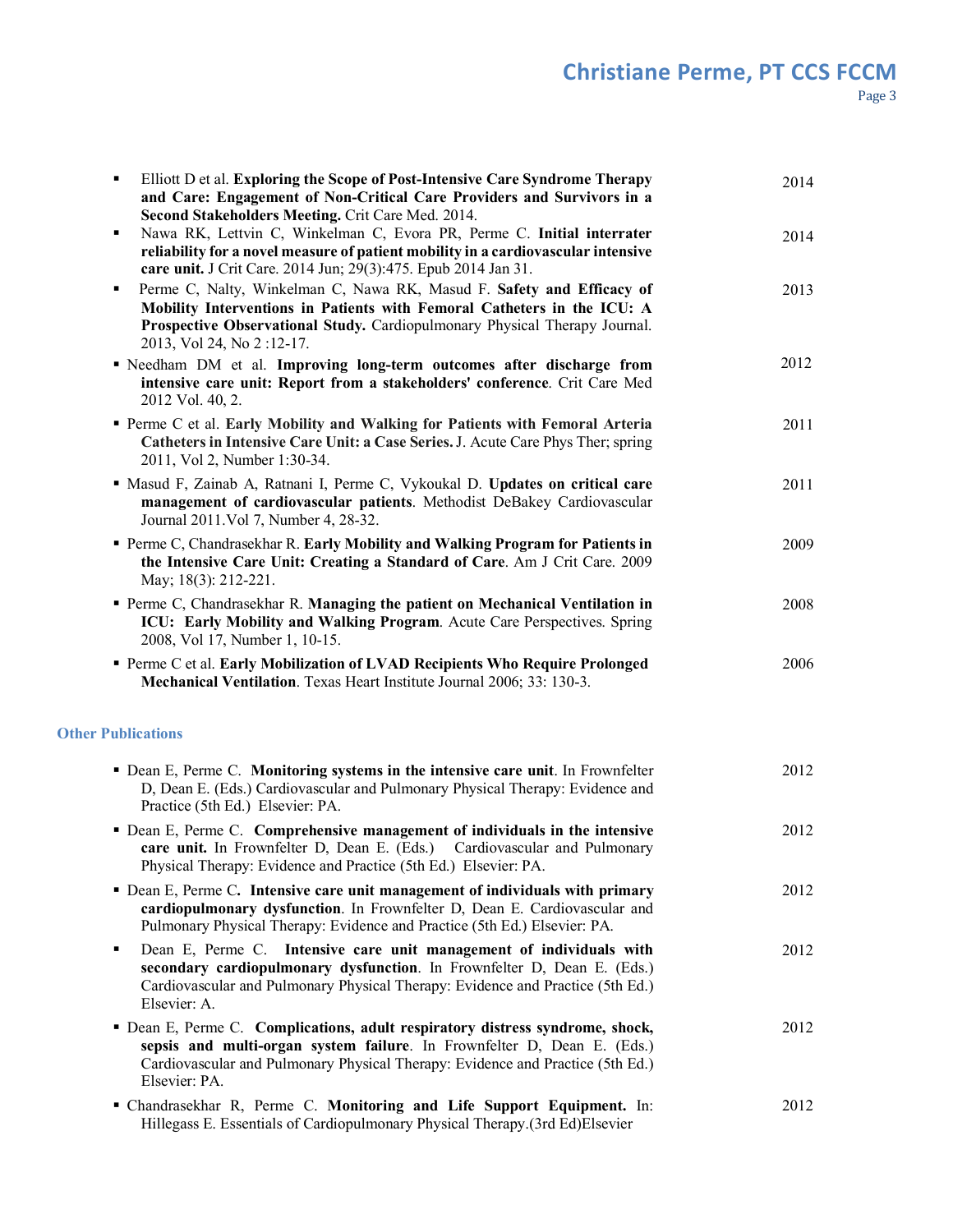| • Dean E, Perme C. Body positioning and mobilization. In: JA Pryor, SA Prasad<br>(Eds.), Physiotherapy for Respiratory and Cardiac Problems. (4th Ed) Churchill<br>Livingstone, Inc., Edinburgh.                                                                          | 2007 |
|---------------------------------------------------------------------------------------------------------------------------------------------------------------------------------------------------------------------------------------------------------------------------|------|
| Dekerlegand RL, Cahalin LP, Perme, C. Respiratory Failure. In: Cameron MH,<br>Monroe, LG (Eds.). Physical Rehabilitation: Evidence-Based Examination,<br>Evaluation, and Intervention. Saunders-Elsevier.                                                                 | 2007 |
| <b>International Presentations</b>                                                                                                                                                                                                                                        |      |
| " "Estrategias De Intervención Cardiopulmonar En El Paciente En Ventilación<br>Mecánica". 11th Cogresso Nacional de Medicina Critica y Cuidado Intensivo.<br>Medellín, Colômbia                                                                                           | 2017 |
| " "Practical Applications Of Mobilizing Patients In ICU"-IV European Conference<br>on Weaning and Rehabilitation in Critically Ill Patients Hamburg -Germany                                                                                                              | 2016 |
| "Movilizacion Temprana". 23rd Convencion Puertoriquena de Cuidado Critico. San<br><b>Juan-Puerto Rico</b>                                                                                                                                                                 | 2016 |
| " Platform Presentation: "Applicability Of The Perme ICU Mobiity Score". III<br>European Conference on Weaning and Rehabilitation in Critically Ill Patients<br><b>Copenhagen-Denmark</b>                                                                                 | 2015 |
| "Keynote Speaker"- X Simpósio de Fisioterapia em Terapia Intensiva Instituto                                                                                                                                                                                              | 2015 |
| Israelita de Ensino e Pesquisa Albert Einstein-São Paulo- Brazil                                                                                                                                                                                                          |      |
| " "Fundamentals Of ICU Rehab"- Federal Research Clinical Center of specialized<br>types of medical care and medical technologies of the Federal Medical and<br>Biological Agency- Moscow-Russia                                                                           | 2014 |
| " "Conceitos Atuais Em Fisioterapia Hospitalar: Atendimento A Pacientes<br>Críticos Com Ênfase Em Mobilização Precoce E Deambulação." - Instituto do<br>Coração- INCOR - São Paulo- Brazil                                                                                | 2012 |
| " "Mobilização Precoce E Atendimento Ao Paciente Critico Em Unidade De<br>Terapia Intensiva"- Hospital São Francisco. Ribeirão Preto, São Paulo - Brazil                                                                                                                  | 2012 |
| " "Current Concepts In Acute Care: Early Mobility And Walking Program In The<br>ICU" -University of Nigeria Teaching Hospital. Ituku- Ozalla, Enugu- Nigeria                                                                                                              | 2011 |
| <b>• "Early Physical Exercise And Walking In ICU: Accept The Challenge!"</b> $-16th$<br>Congress of the World Confederation for Physical Therapy. Amsterdam,<br><b>Netherlands</b>                                                                                        | 2011 |
| " "The Development Of A Functional Mobility Scale (IfMS) Tool For ICU Patients.<br>4th International Congress of ICU Rehabilitation Denver, CO                                                                                                                            | 2011 |
| International Lectures - Teleconference Presentation to Berlin, Germany                                                                                                                                                                                                   | 2010 |
| " "Conceitos Atuais Em Fisioterapia Hospitalar:<br><b>Atendimento A Pacientes</b><br>Críticos Com Ênfase Em Mobilização Precoce E Deambulação." - I Congresso<br>Internacional de Fisioterapia- Universidade Estadual Paulista. Presidente<br>Prudente, São Paulo- Brazil | 2010 |
| " "Early Mobility And Walking Program In ICU: Creating A Standard Of Care-<br>University of Sao Paulo - Medical School. Ribeirao Preto, Sao Paulo - Brazil                                                                                                                | 2008 |